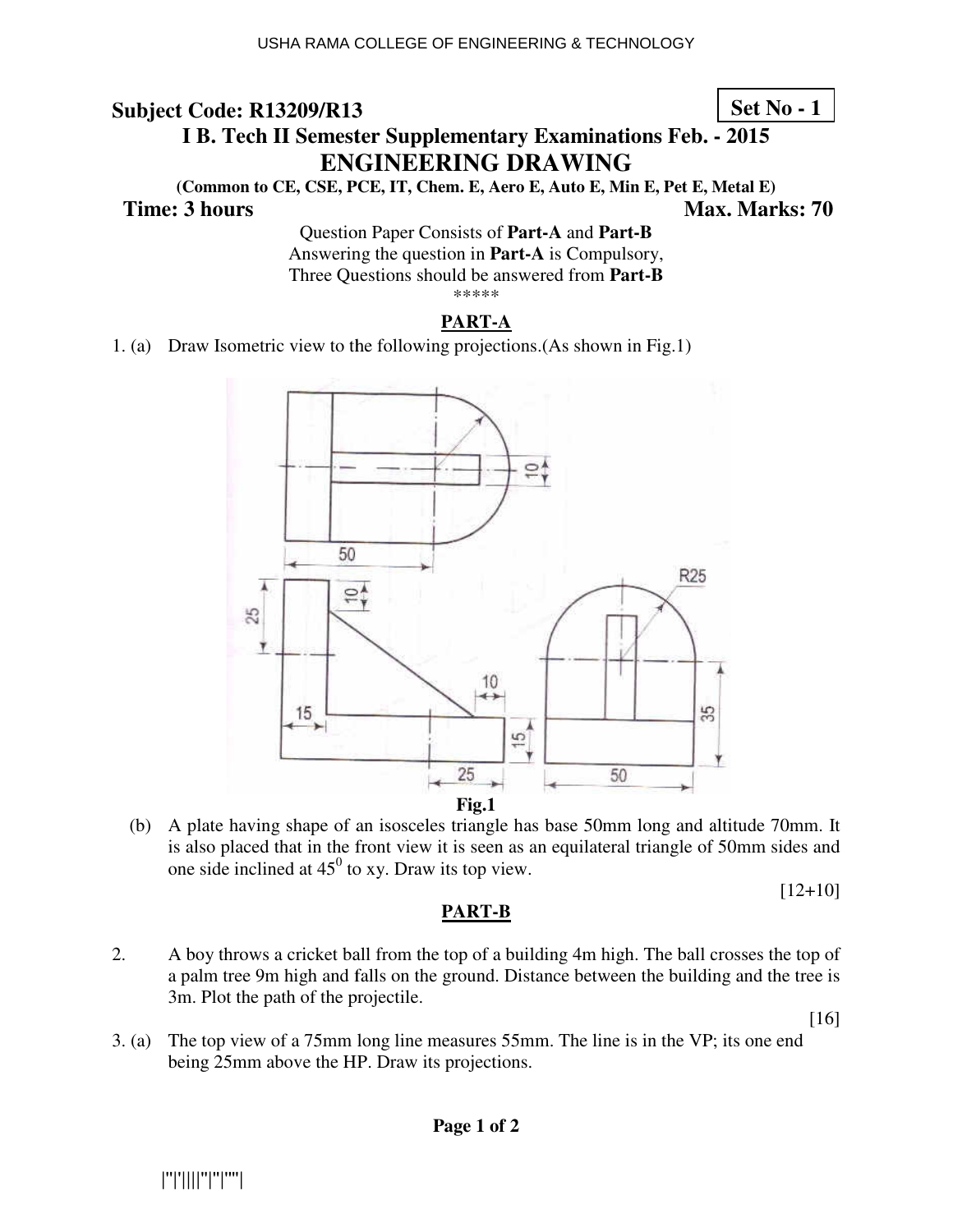#### USHA RAMA COLLEGE OF ENGINEERING & TECHNOLOGY

## **Subject Code: R13209/R13 13**

- 3. (b) Draw the projections of the following points on the same ground line, keeping the projectors 25mm apart.
	- $(i)$  A, in the HP and 20mm behind the VP
	- (ii) B, 40mm above the HP and  $25$ mm in front of the VP
	- $(iii)$  C, in the VP and 40mm above the HP
- 4. The projections of a line measure 80mm in the top view and 70mm in the front view. The mid-point of the line is 45mm in front of VP and 35mm above HP. One end is 10mm in front of VP and nearer to it. Draw the projections. Find true length and true inclinations with reference planes. [8+8]
- 5. A thin circular plate of 70mm diameter is resting on its circumference such that its plane is inclined at  $60^{\circ}$  to the HP and  $30^{\circ}$  to the VP. Draw the projections of the plate.

[16]

[16]

[16]

- 6. A hexagonal prism with side of base 25mm and 50mm long is resting on a corner of its base on HP. Draw the projections of the prism when its axis is making  $30^{\circ}$  with HP and parallel to V.P.
- 7. Draw (i) Front View (ii) Both Side Views (iii) Top View of fig.2
	- 6 DEEP  $22R$ 38 86  $\frac{6}{9}$

[16]

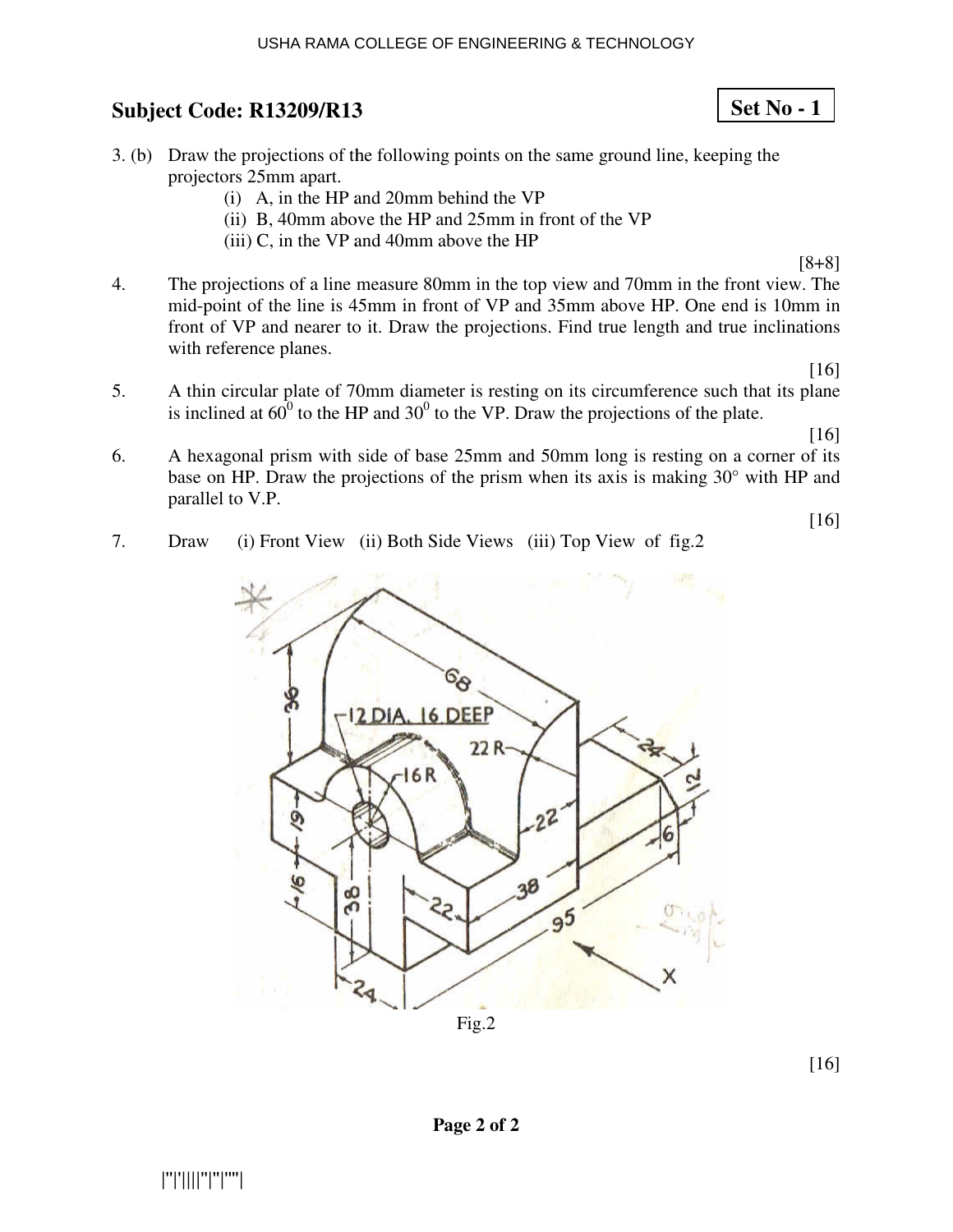**Set No - 2**

# **I B. Tech II Semester Supplementary Examinations Feb. - 2015 ENG NGINEERING DRAWING**

(Common to CE, CSE, PCE, IT, Chem. E, Aero E, Auto E, Min E, Pet E, Metal E)  **Time: 3 hours**  *Ma* **ax. Marks: 70**

Question Paper Consists of Part-A and Part-B Answering the question in **Part-A** is Compulsory, Three Questions should be answered from Part-B \*\*\*\*\*

#### **PART-A**

1. (a) Draw (i) Front View (ii) Top View (iii) Side View of Fig.1



Fig.1

(b) A  $60^{\circ}$  set square of 125mm longest side is so kept that the longest side is in the HP making an angle of  $30^0$  with the VP and the set square itself inclined at  $45^0$  to the HP. Draw the projections of the set-square.

[12+10]

#### **PART-B**

- 2. (a) Construct a regular hexagon of side 28mm when one side is vertical.
	- (b) A car is moving at a speed of 360 km/hour. Draw a diagonal scale to represent 6km by lcm to show a maximum distance of 60 km. Measure the distance travelled by the car at 6 minutes 10 seconds.

[8+8]

3. (a) A 90mm long line is parallel to and 25mm in front of the VP. Its one end is in the HP while the other is 50mm above the HP. Draw its projections and finds its inclination with the HP.

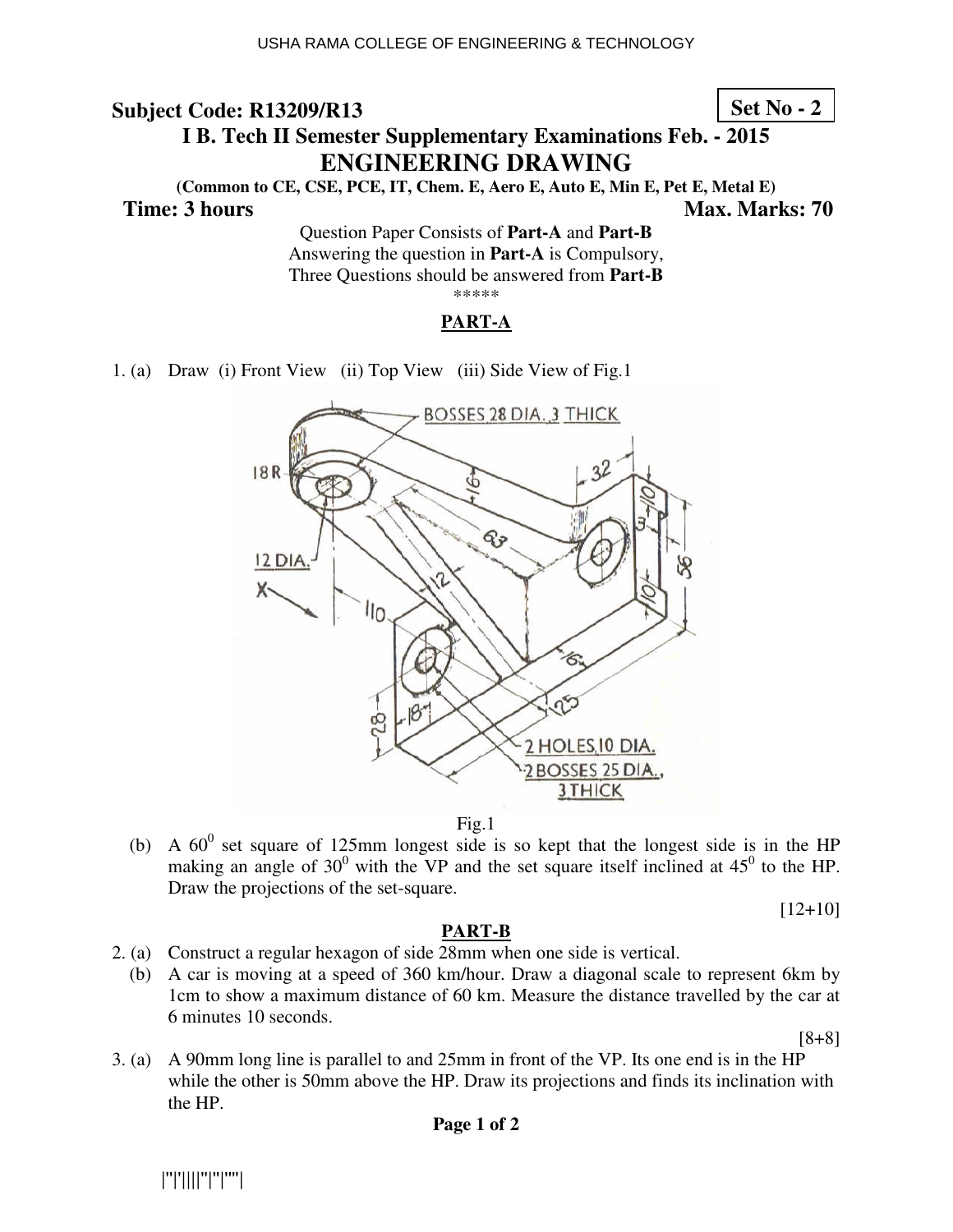3. (b) Two points A and B are in the HP. The point A is  $30 \text{mm}$  in front of the VP; while B is behind the VP. The distance between their projectors is 75mm and the line joining their top views makes an angle of  $45^{\circ}$  with xy. Find the distance of the point B from the VP.

[8+8]

**Set No - 2**

- 4. The midpoint M of a straight line AB is 60mm above HP and 50mm in front of VP. The line measures 80mm long and inclined at an angle of  $30^0$  to HP and  $45^0$  to VP. Draw its projections.
- 5. A thin square plate EFGH of 40mm side is having its corner G on HP. Diagonal GE is inclined at  $40^{\circ}$  to HP and diagonal FH inclined at  $40^{\circ}$  to VP and parallel to HP. [16]

[16]

[16]

- 6. A pentagonal pyramid with side of base 30mm and axis 60mm long rests with an edge of its base on HP such that its axis is parallel to both HP and V.P. Draw the projection of the solid.
- 7. Draw the isometric view of Fig.2



Fig.2

[16]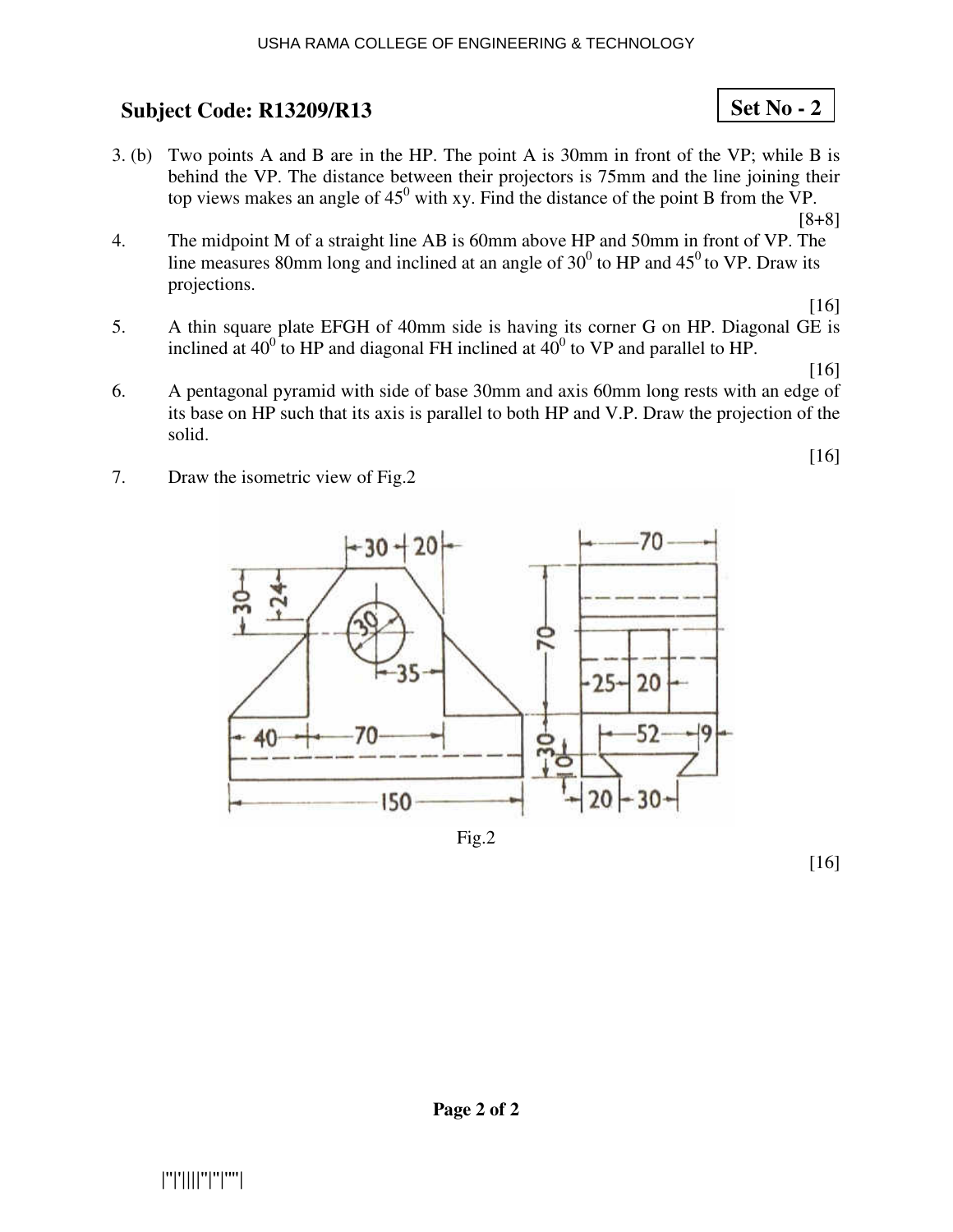## **Set No - 3**

## **I B. Tech II Semester Supplementary Examinations Feb. - 2015 ENGINEERING DRAWING**

**(Common to CE, CSE, PCE, IT, Chem. E, Aero E, Auto E, Min E, Pet E, Metal E)** 

**Time: 3 hours Max. Marks: 70 Max. Marks: 70** 

Question Paper Consists of **Part-A** and **Part-B** Answering the question in **Part-A** is Compulsory, Three Questions should be answered from **Part-B** \*\*\*\*\*

#### **PART-A**

1. (a) Draw the isometric view of Fig.1





 (b) A composite plate of negligible thickness is made up of a rectangle 60mm × 40 mm and a semi-circle on its longer side. Draw its projections when the longer side is parallel to the HP. and inclined at  $45^{\circ}$  to the VP; the surface of the plate making 30<sup>°</sup> angle with the HP.

[12+10]

### **PART-B**

2. Construct an ellipse when the major axis is 120mm and the distance between the foci is 108mm. Determine the length of the minor axis.

[16]

- 3. (a) The front view of a line, inclined at 300 to the VP is 65mm long. Draw the projections of the line, when it is parallel to and 40mm above the HP; its one end being 30mm in front of the VP.
	- (b) A point P is 20mm below HP and lies in the third quadrant. Its shortest distance from xy is 40mm. Draw its projections.

[8+8]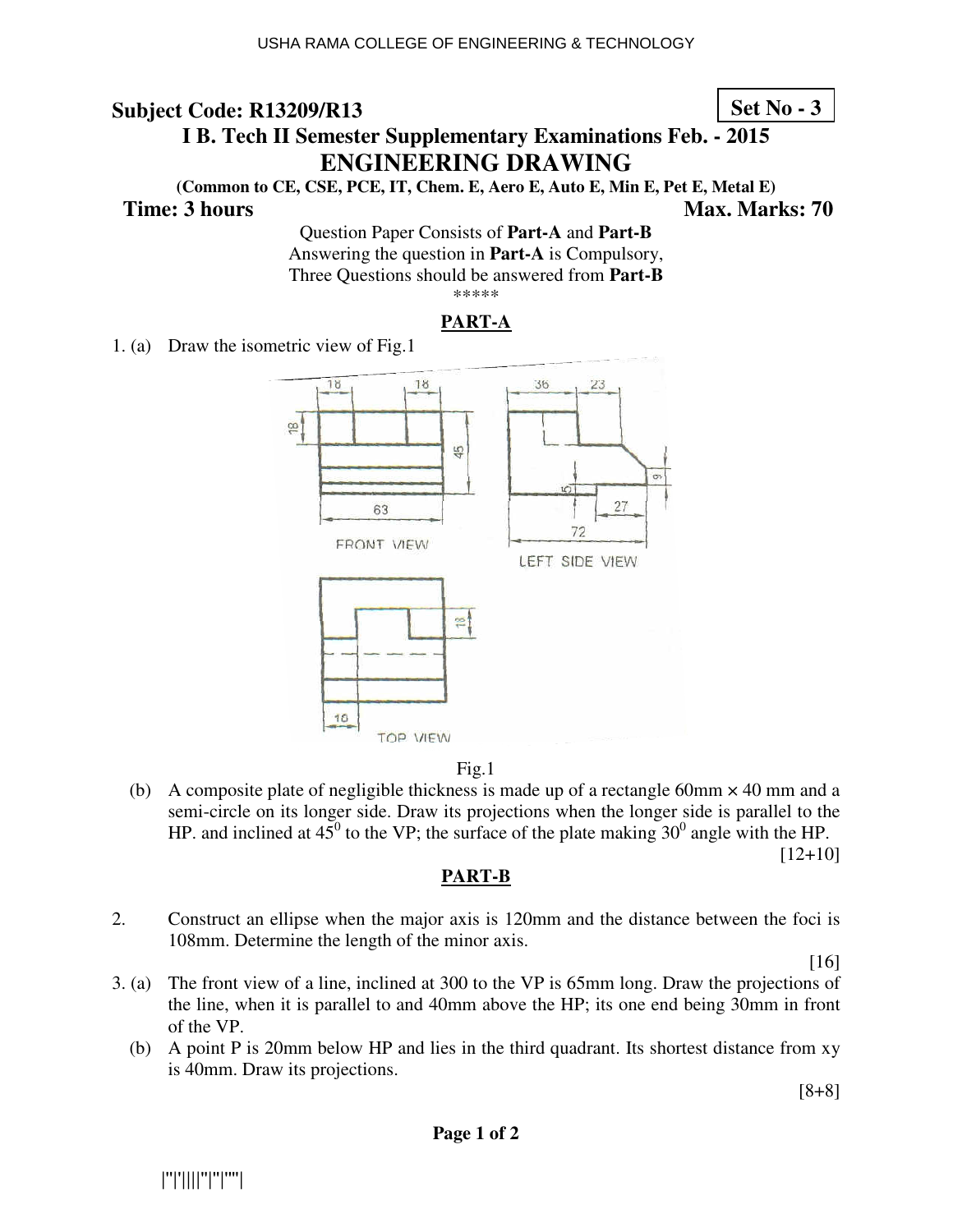4. A line measuring 80mm long has one of its ends 60mm above HP and 20mm in front of VP. The other end is 15mm above HP and in front of VP. The front view of the line is 60mm long. Draw the top view.

[16]

**Set No - 3**

5. Draw the projections of a circle of 75mm diameter having the end A of the diameter AB in the HP; the end B in the VP; and the surface inclined at  $30^0$  to the HP and at  $60^0$  to the VP.

[16]

[16]

- 6. Draw the projections of a cone, base 50mm diameter and axis 75mm long, lying on a generator on the ground with the top view of the axis making an angle of  $45^{\circ}$  with the VP.
- 7. Draw (i) Front View (ii) Side View from the right (iii) Top View of Fig.2

Fig.2

[16]

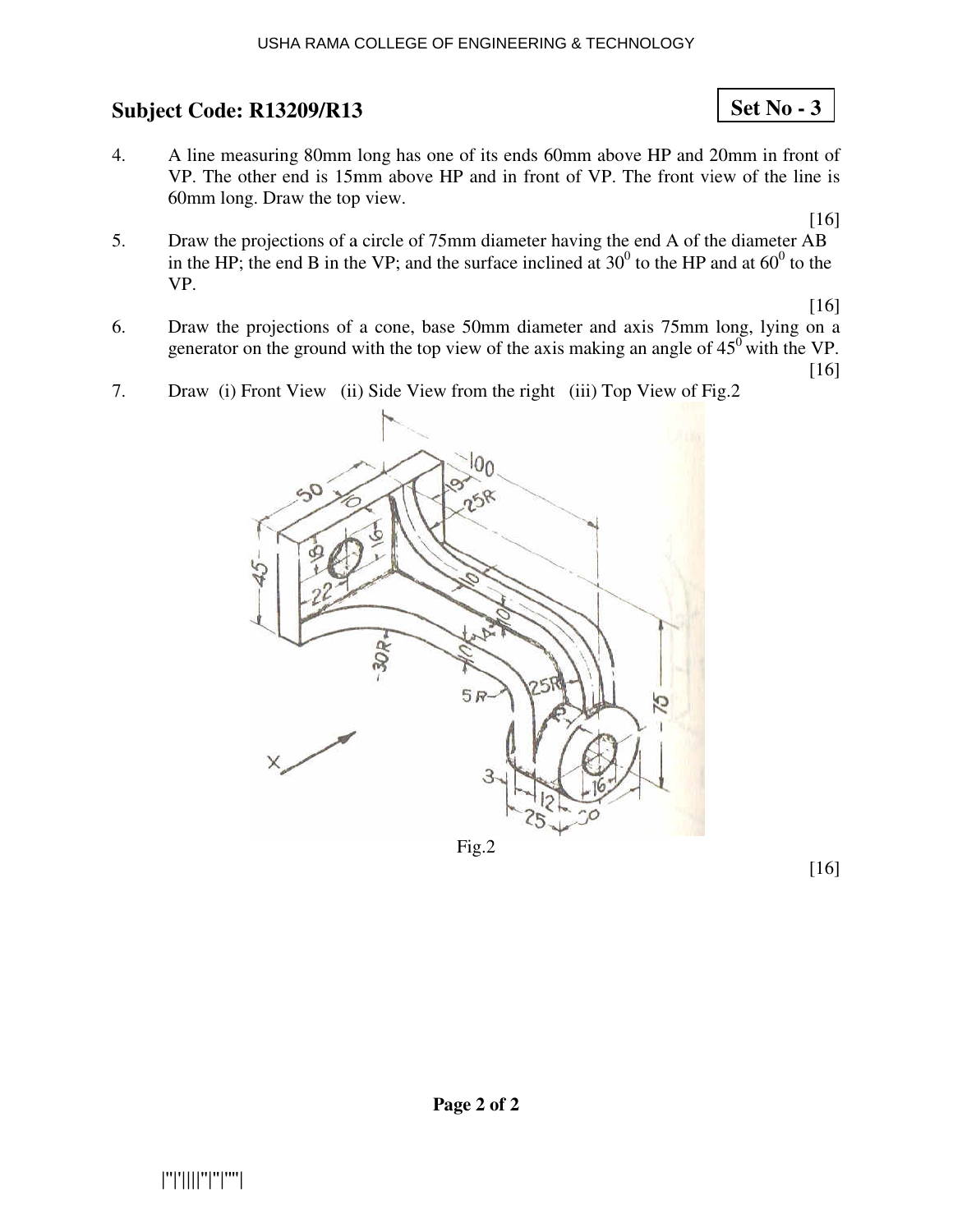**Set No - 4**

# **I B. Tech II Semester Supplementary Examinations Feb. - 2015 ENG NGINEERING DRAWING**

(Common to CE, CSE, PCE, IT, Chem. E, Aero E, Auto E, Min E, Pet E, Metal E)  **Time: 3 hours**  *Ma* **ax. Marks: 70**

Question Paper Consists of Part-A and Part-B Answering the question in **Part-A** is Compulsory, Three Questions should be answered from Part-B \*\*\*\*\*

#### **PART-A**

1. (a) Draw (i) Front View (ii) Left Hand Side View (iii) Top View of Fig.1



Fig.1

(b) The top view of a plate, the surface of which is perpendicular to the VP and inclined at  $60^{\circ}$  to the HP is a circle of 60mm diameter. Draw its three views.

[12+10]

#### **PART-B**

- 2. (a) Construct a regular pentagon of side 30mm
	- (b) Construct a Vernier scale of R.F=2 to show cm.  $1/10^{th}$  of cm and  $1/100^{th}$  of cm to read up to 9cm. Mark on the scale the lengths 7.02cm and 2.25cm.

[8+8]

3. (a) A point A is situated in the first quadrant. Its shortest distance from the intersection point of HP; VP and auxiliary plane is 60mm and it is equidistant from the principle planes. Draw the projections of the point and determine its distance from the principle planes.